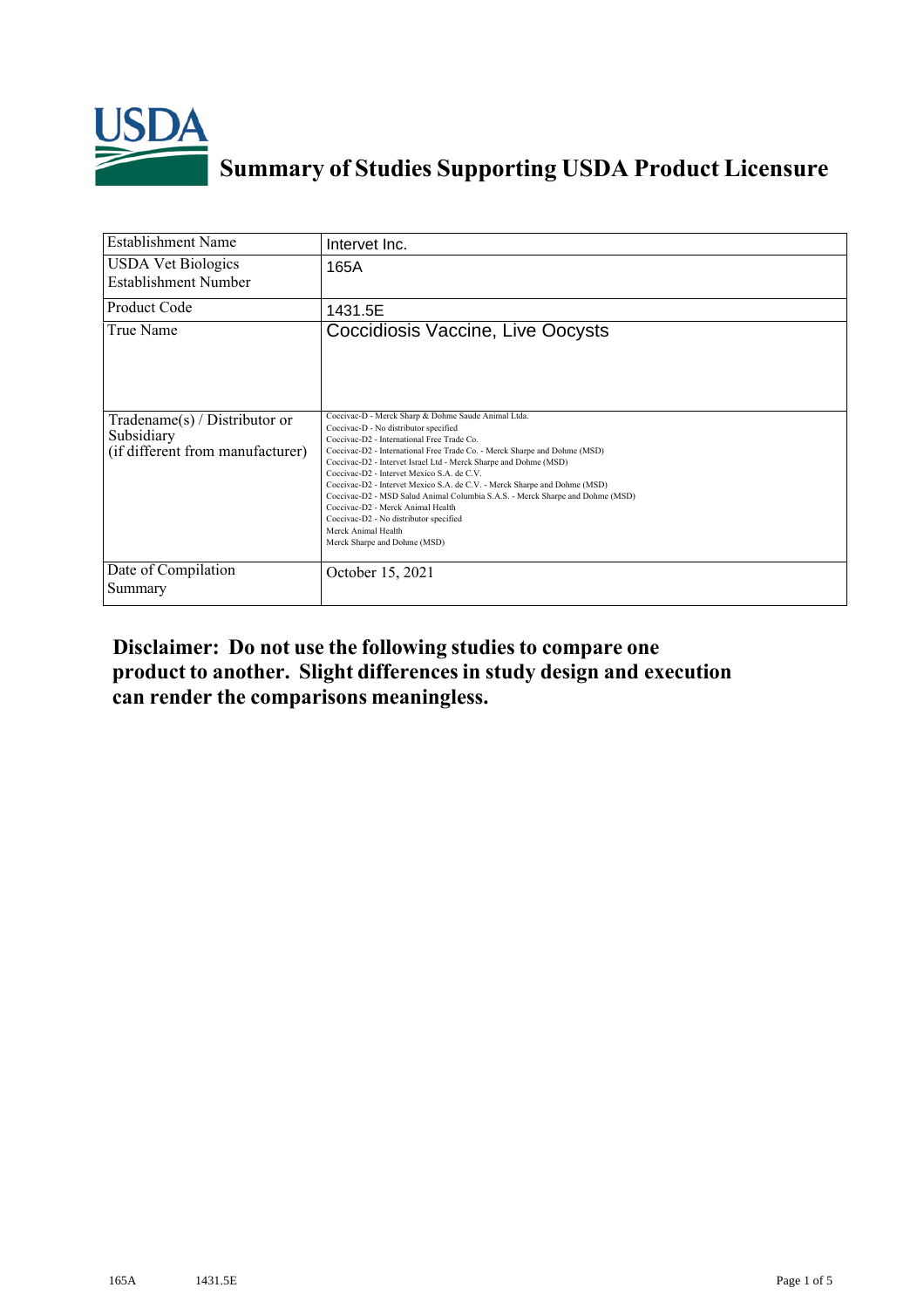| <b>Study Type</b>              | Efficacy                                                                                                                                                                                                                                                                                                                    |  |  |  |  |  |  |
|--------------------------------|-----------------------------------------------------------------------------------------------------------------------------------------------------------------------------------------------------------------------------------------------------------------------------------------------------------------------------|--|--|--|--|--|--|
| <b>Pertaining to</b>           | Coccidiosis Vaccine, Live Oocysts, Chicken Isolates                                                                                                                                                                                                                                                                         |  |  |  |  |  |  |
| <b>Study Purpose</b>           | To demonstrate effectiveness against Coccidiosis                                                                                                                                                                                                                                                                            |  |  |  |  |  |  |
| <b>Product Administration</b>  | Coarse Spray                                                                                                                                                                                                                                                                                                                |  |  |  |  |  |  |
| <b>Study Animals</b>           | Chickens                                                                                                                                                                                                                                                                                                                    |  |  |  |  |  |  |
| <b>Challenge Description</b>   |                                                                                                                                                                                                                                                                                                                             |  |  |  |  |  |  |
| <b>Interval observed after</b> |                                                                                                                                                                                                                                                                                                                             |  |  |  |  |  |  |
| challenge                      |                                                                                                                                                                                                                                                                                                                             |  |  |  |  |  |  |
| <b>Results</b>                 | Study data were evaluated by USDA-APHIS prior to product<br>licensure and met regulatory standards for acceptance at the time<br>of submission. No data are published because this study was<br>submitted to USDA-APHIS prior to January 1, 2007, and APHIS<br>only requires publication of data submitted after that date. |  |  |  |  |  |  |
| <b>USDA Approval Date</b>      | November 24, 1998                                                                                                                                                                                                                                                                                                           |  |  |  |  |  |  |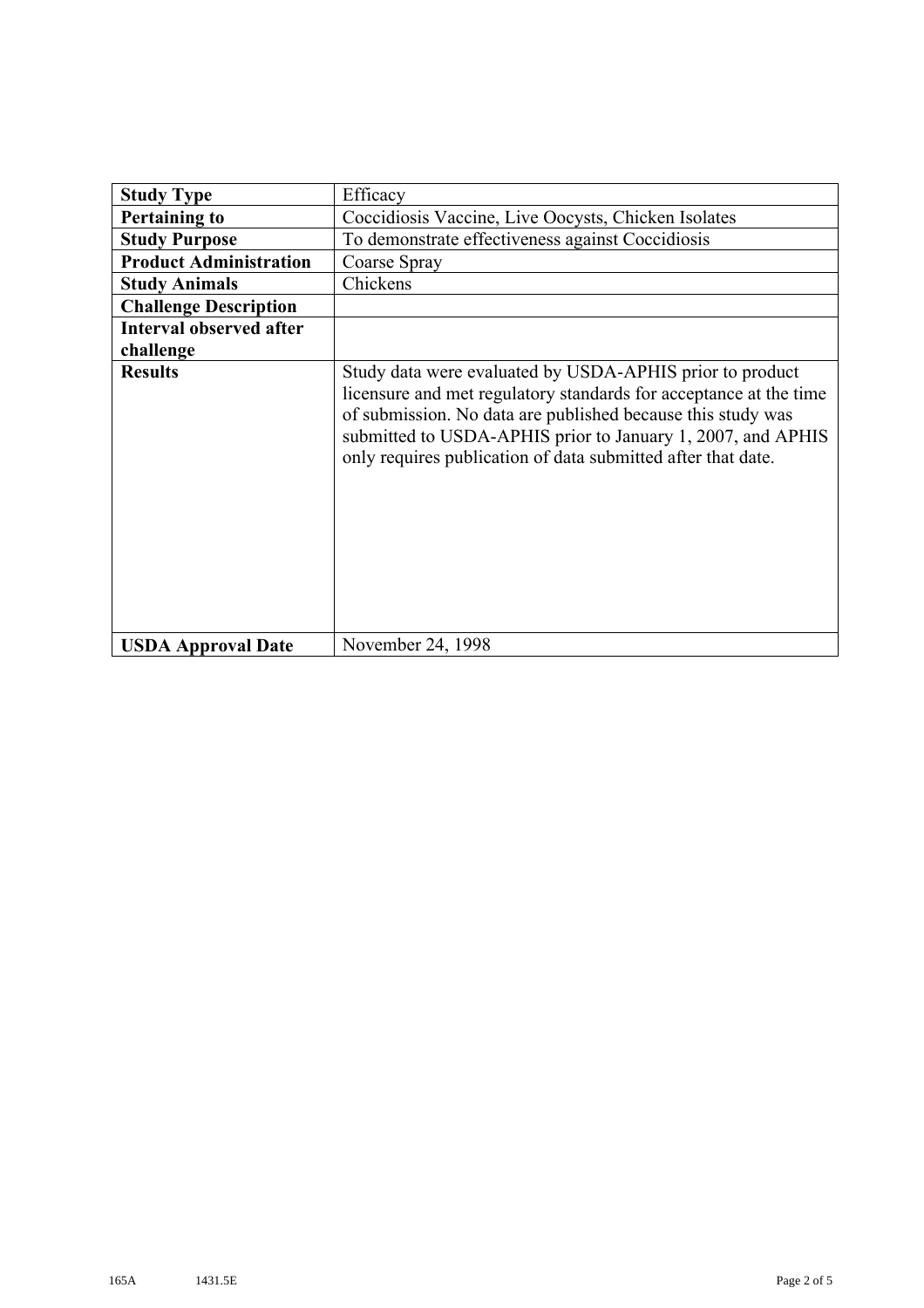| <b>Study Type</b>              | Efficacy                                                                                                                                                                                                                                                                                                                    |  |  |  |  |  |  |
|--------------------------------|-----------------------------------------------------------------------------------------------------------------------------------------------------------------------------------------------------------------------------------------------------------------------------------------------------------------------------|--|--|--|--|--|--|
| <b>Pertaining to</b>           | Coccidiosis Vaccine, Live Oocysts, Chicken Isolates                                                                                                                                                                                                                                                                         |  |  |  |  |  |  |
| <b>Study Purpose</b>           | To demonstrate effectiveness against Coccidiosis                                                                                                                                                                                                                                                                            |  |  |  |  |  |  |
| <b>Product Administration</b>  | Feed Spray                                                                                                                                                                                                                                                                                                                  |  |  |  |  |  |  |
| <b>Study Animals</b>           | Chickens                                                                                                                                                                                                                                                                                                                    |  |  |  |  |  |  |
| <b>Challenge Description</b>   |                                                                                                                                                                                                                                                                                                                             |  |  |  |  |  |  |
| <b>Interval observed after</b> |                                                                                                                                                                                                                                                                                                                             |  |  |  |  |  |  |
| challenge                      |                                                                                                                                                                                                                                                                                                                             |  |  |  |  |  |  |
| <b>Results</b>                 | Study data were evaluated by USDA-APHIS prior to product<br>licensure and met regulatory standards for acceptance at the time<br>of submission. No data are published because this study was<br>submitted to USDA-APHIS prior to January 1, 2007, and APHIS<br>only requires publication of data submitted after that date. |  |  |  |  |  |  |
| <b>USDA Approval Date</b>      | August 8, 1996                                                                                                                                                                                                                                                                                                              |  |  |  |  |  |  |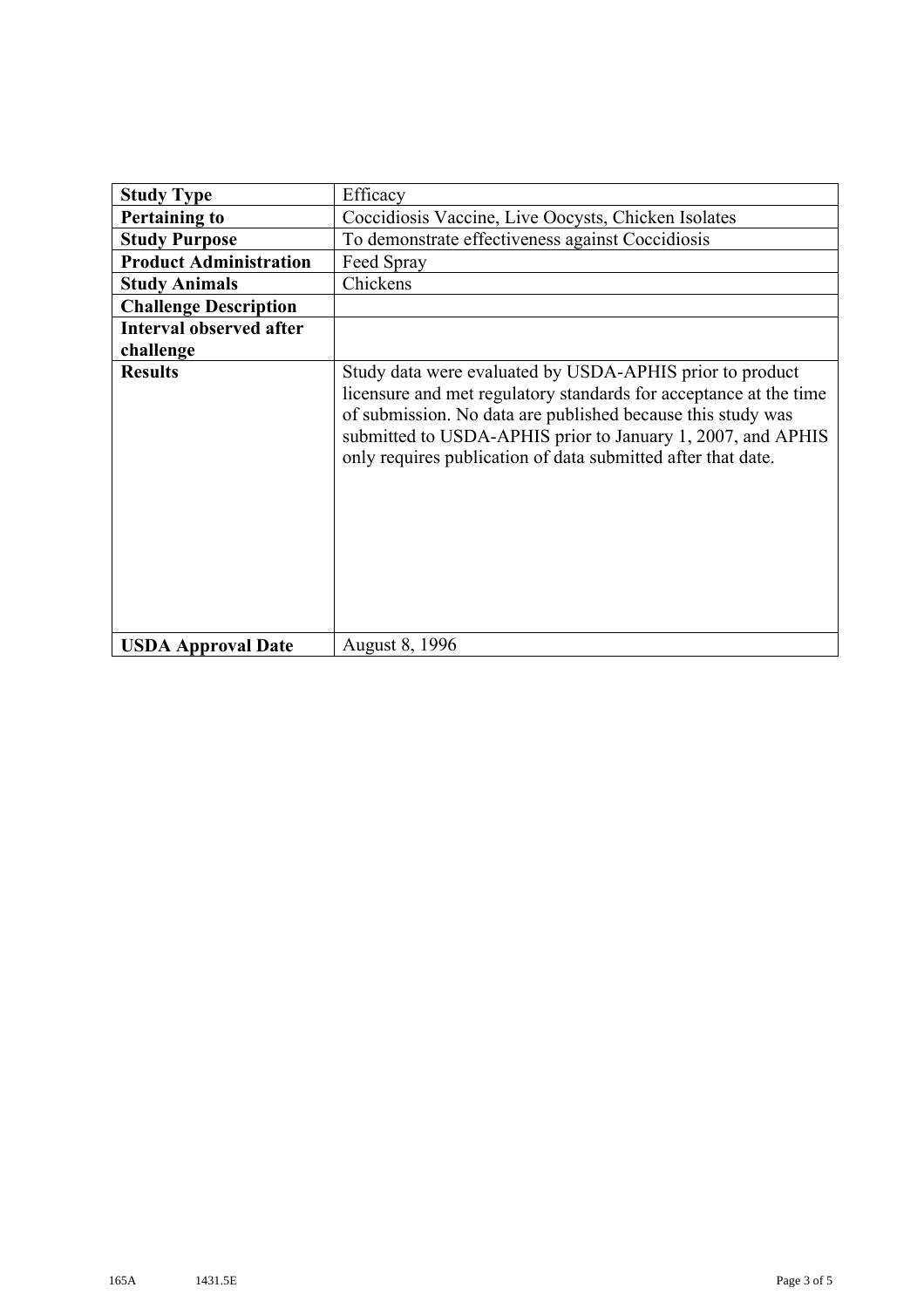| <b>Study Type</b>              | Safety                                                                                                                                                                                        |  |  |  |  |  |  |
|--------------------------------|-----------------------------------------------------------------------------------------------------------------------------------------------------------------------------------------------|--|--|--|--|--|--|
| <b>Pertaining to</b>           | Coccidiosis Vaccine, Live Oocysts, Chicken Isolates                                                                                                                                           |  |  |  |  |  |  |
| <b>Study Purpose</b>           | Demonstrate safety under typical field conditions                                                                                                                                             |  |  |  |  |  |  |
| <b>Product Administration</b>  | Feed Spray                                                                                                                                                                                    |  |  |  |  |  |  |
| <b>Study Animals</b>           | Chickens                                                                                                                                                                                      |  |  |  |  |  |  |
| <b>Challenge Description</b>   |                                                                                                                                                                                               |  |  |  |  |  |  |
| <b>Interval observed after</b> |                                                                                                                                                                                               |  |  |  |  |  |  |
| challenge                      |                                                                                                                                                                                               |  |  |  |  |  |  |
| <b>Results</b>                 | Study data were evaluated by USDA-APHIS prior to product<br>licensure and met regulatory standards for acceptance at the time<br>of submission. Study data, however, are no longer available. |  |  |  |  |  |  |
| <b>USDA Approval Date</b>      | 1996                                                                                                                                                                                          |  |  |  |  |  |  |